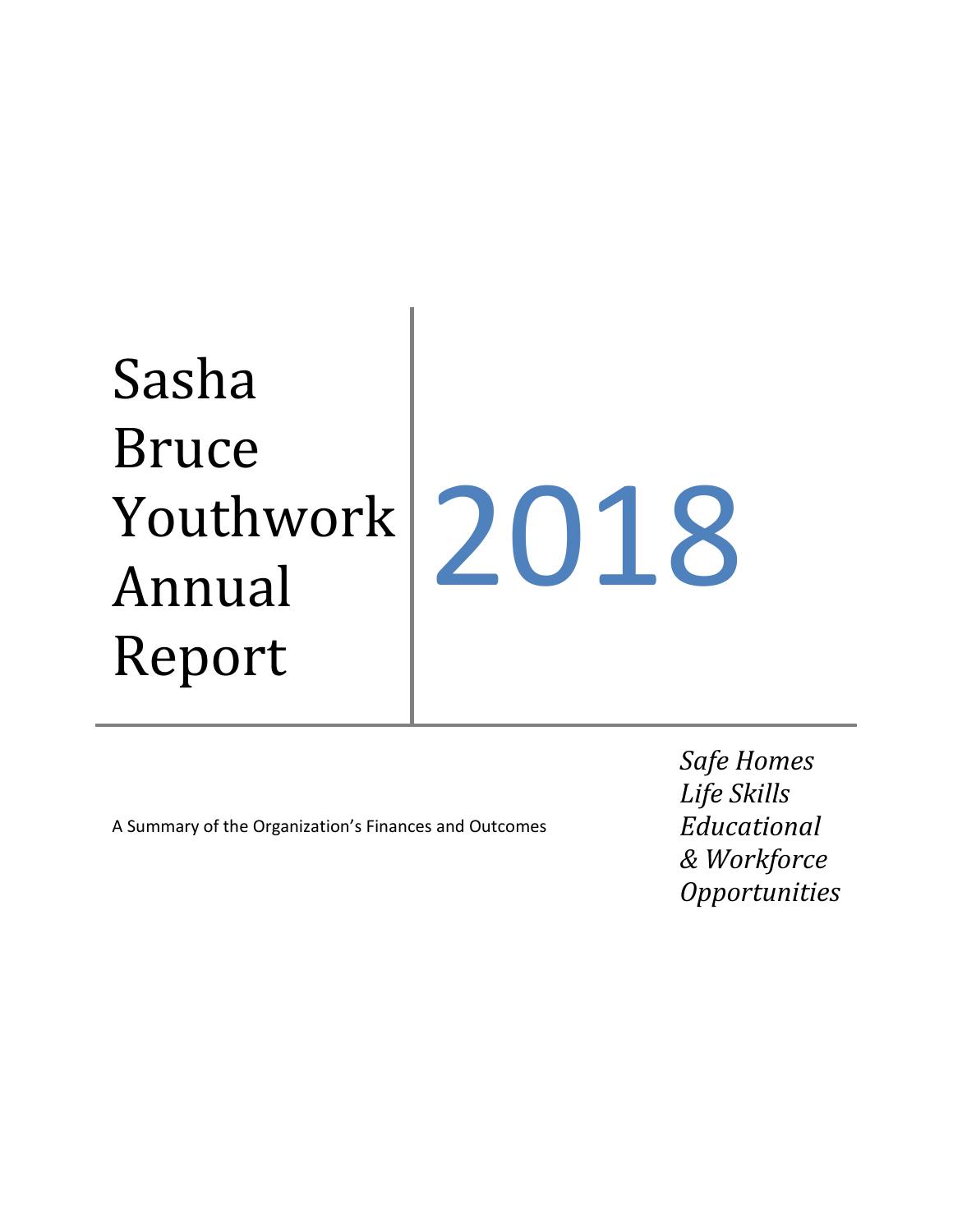**The mission of Sasha Bruce Youthwork (SBY) is to improve the lives of runaway, homeless, abused and neglected youth and their families in the Washington area. The success of our mission relies on a diverse mix of funding sources as well as prudent management of our expenses and investments.**

> **Statement of Activities (unaudited) For Fiscal Year ending June 30, 2018**

### **REVENUE**

| 428.268   |
|-----------|
| 316.150   |
| 298.942   |
| 7.419.074 |
|           |

#### **EXPENSES**

| Salaries & Fringe Benefits                  | 5,836,918 |
|---------------------------------------------|-----------|
| <b>Client Assistance and Services</b>       | 357,413   |
| <b>Occupancy Costs</b>                      | 441,058   |
| <b>General Office Expenses</b>              | 141,742   |
| Professional Services and Business Expenses | 1,191,138 |
| Client and Staff Travel                     | 107.269   |
| Telecommunications                          | 101,407   |
| Equipment                                   | 280,755   |
| Depreciation                                | 153,021   |
| <b>Special Events</b>                       | 79.793    |
| <b>Total Expenses</b>                       | 8.690.514 |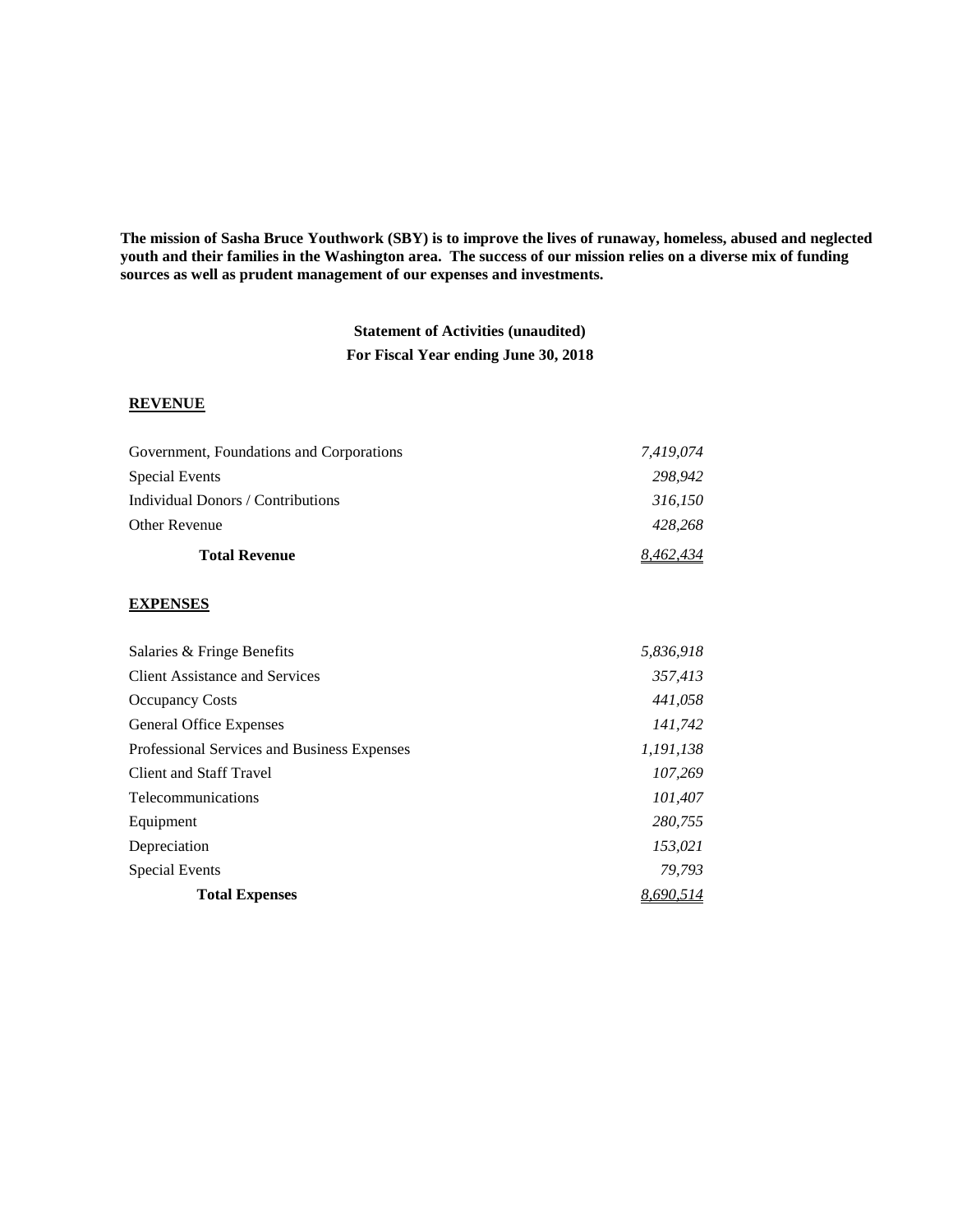

**With a significant portion of our annual revenue coming through restricted government contracts, an organizational priority is to cultivate financial support from individuals and private foundations.**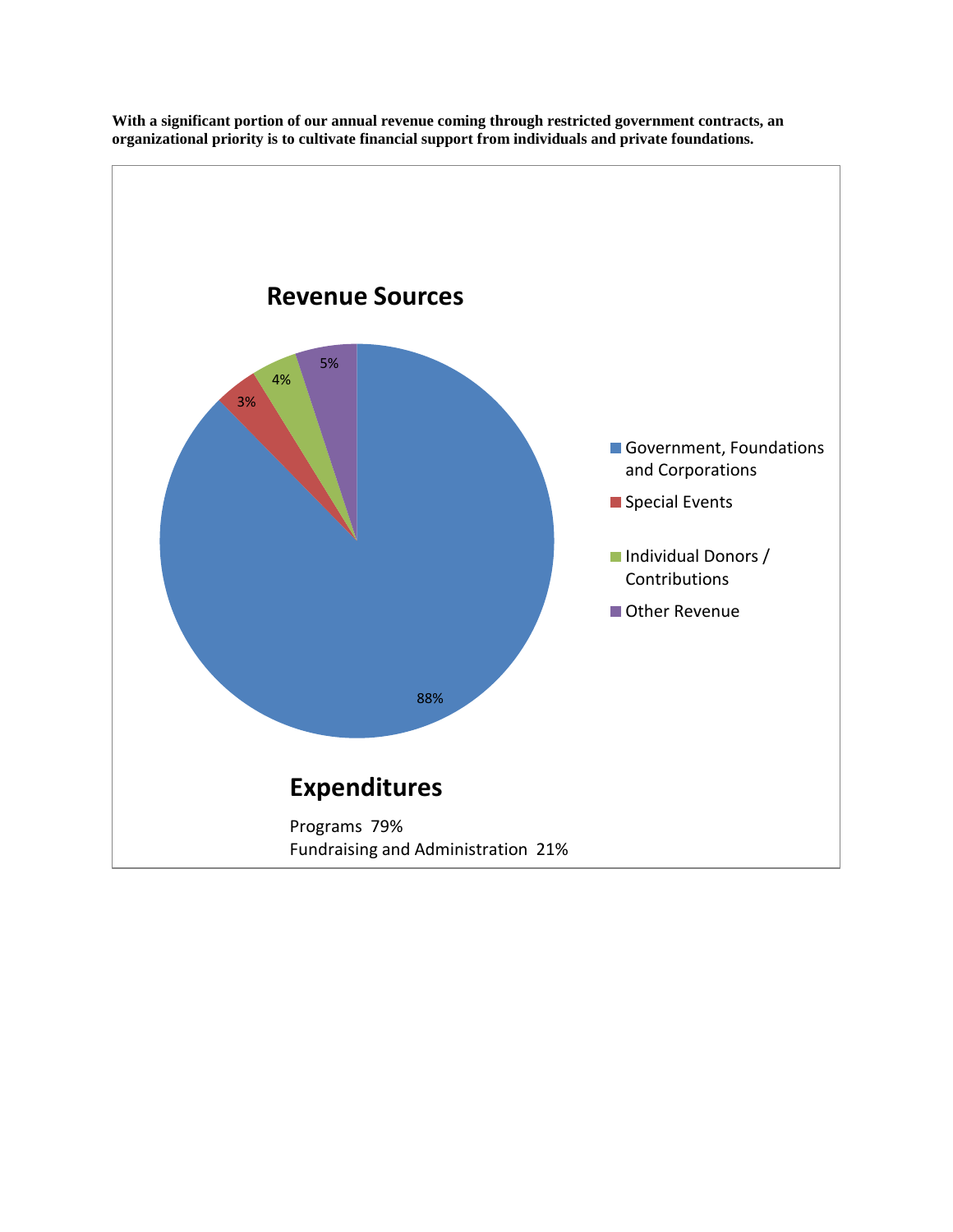*"Sasha Bruce Youthwork holds itself accountable not just for action…but also results. We are driven by a commitment to make a difference in the lives of at-risk youth, families and communities."*

- **Deborah Shore, Executive Director**

## **SASHA BRUCE GETS RESULTS**

Every year, the staff and volunteers at Sasha Bruce Youthwork (SBY) make an enormous difference in the lives of hundreds of young people with nowhere else to turn. Nearly 1,000 youth live on the streets in the nation's capital. For more than four decades, Sasha Bruce has operated the **only youth-specific emergency shelter** in Washington while also offering a wide array life skills training, workforce, and educational opportunities. This past year has seen the following results:

### *Safe Homes*

• We reunify families: 18 homeless youth were admitted to our new Family Strengthening Program during its first six months. Of those discharged, 86% remain unified in their homes.

• We offer trauma-informed care and we promote safe homes: 124 youth found emergency shelter at Bruce House last year. 89% of those youth were reunited with strengthened families or were referred successfully to permanent or transitional housing. 100% of youth admitted to our RE\*Generation House exited to stable or permanent housing.

• We promote self-sufficiency: Case Managers at our Drop-in Center placed 28 homeless youth in our transitional housing programs in the past year. So far, 10 have moved on and now rent their own apartments. Also, 88% of the 17 formerly homeless youth who exited our transitional or independent living programs have increased their income.

#### *Life Skills*

• We provide life-saving harm reduction services: Our Barracks Row Drop-in Center has had 16,577 visits during the past year, serving an average of 113 homeless youth each month. Our Drop-in Centers are an immediate alternative to the dangers of life on the streets.

• We are involved in innovative community partnerships: With the support of the Downtown Business Improvement District, more than 400 homeless youth have been offered respite, food, mental health and employment services by volunteers at our Drop-in Center at First Congregational United Church of Christ.

• We foster life skills: 252 life skills groups have been conducted at our Barracks Row Drop-in Center.

• We address immediate needs: 142 sessions of trauma-informed group therapy at our Drop-in Center.

#### *Workforce and Education*

• We support educational achievements: Sasha Bruce staff have helped 72 youth enroll in undergraduate degree programs and we've guided 6 young people interested in higher education through the college admissions process this year.

> *For more information, contact James Beck, VP of Planning Development & Evaluation [jbeck@sashabruce.org](mailto:jbeck@sashabruce.org) [www.sashabruce.org](http://www.sashabruce.org/)*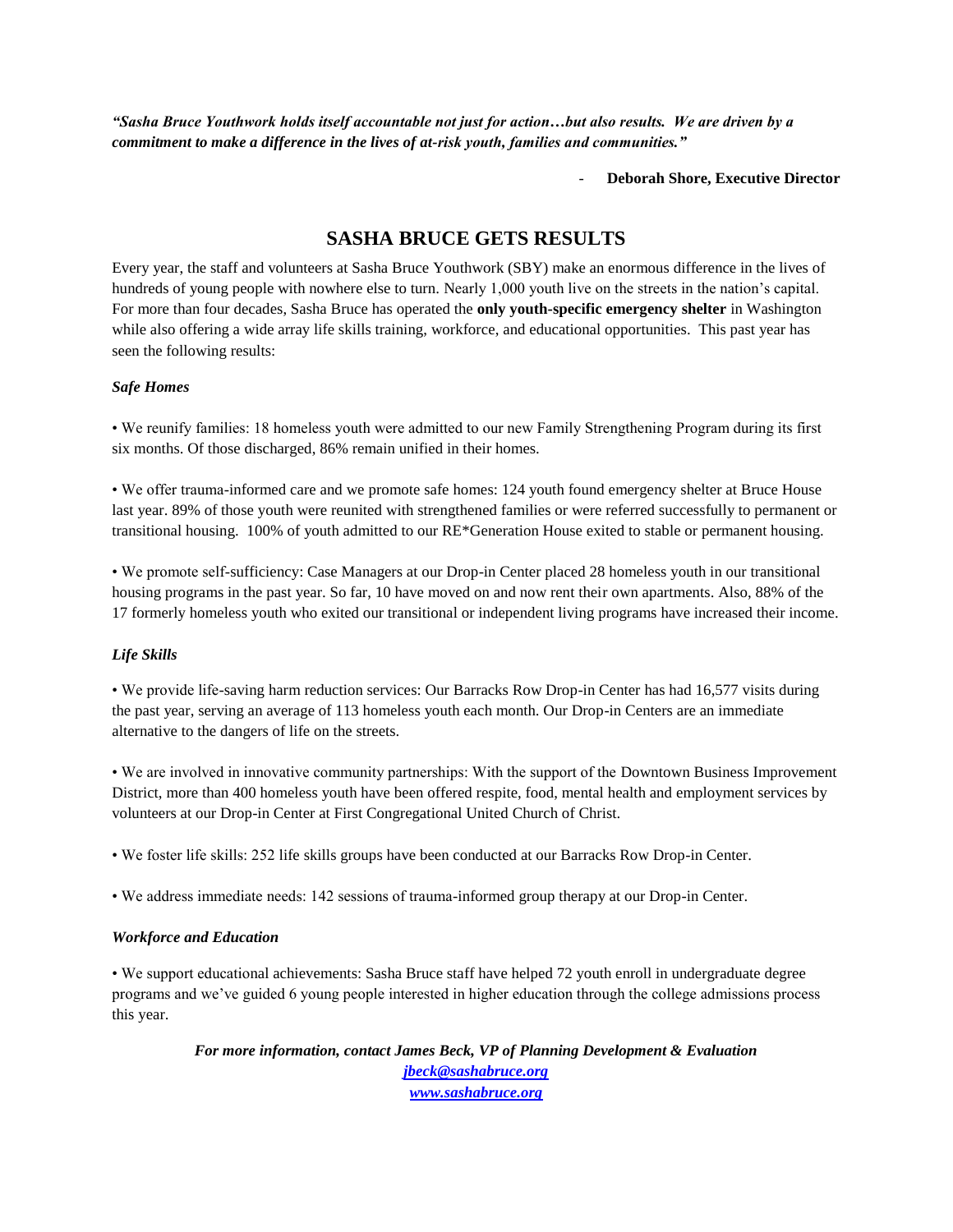The mission of Sasha Bruce Youthwork depends on the support of individuals who share our values, and institutions committed to lifting entire communities. Many thanks to our enduring supporters in 2017 and 2018!

#### **Individuals**

Abigail Sypek Abraham Gordon Adam Berman and Emily Berman Adam Eskow and Caroline Eskow Adam Schau and Liska Radachi Afsaneh Beschloss Akura Marshall Alain Taghipour and Elizabeth Duggal Alan Adler and Kelly Adler Alan Bubes and Nancy Taylor Bubes Alan Meltzer and Amy Meltzer Albert Peterson Alejandro Golding Alex Dubitsky and Pamela Dubitsky Alexander Lewis-Oakes Alice Guilford Alice Stewart Alicia Reid Aliza Thompson Allan Holt and Shelley Holt Amy Goodwin Amy Moore and Katherine Meaker Ana Lotharius Ande Grennan and Mae Grennan Andrea Dean Andrew Athy Andrew Cherner and Abby Cherner Andrew Cockburn and Leslie Cockburn Ann Bartuska Ann Kline Ann M. Douglas and Virginia H. Mittauer Ann Richards Anne Cafritz Anne Smith Anthony Asuncion and Sara Edwards Antione Cuff Argelia Rodriguez Arpad Klimo Arthur Burris and Laura Comay Ashley Steinberg Ashley Williams Audrey Chang Barbara Gholz Bart Sheard Bayley Mumford Ben Liss Ben Shapiro and Sarah Shapiro Ben Soto and Lori Soto Benjamin Hellman and Jennifer Hellman Bert T. Edwards and Susan Dye Edwards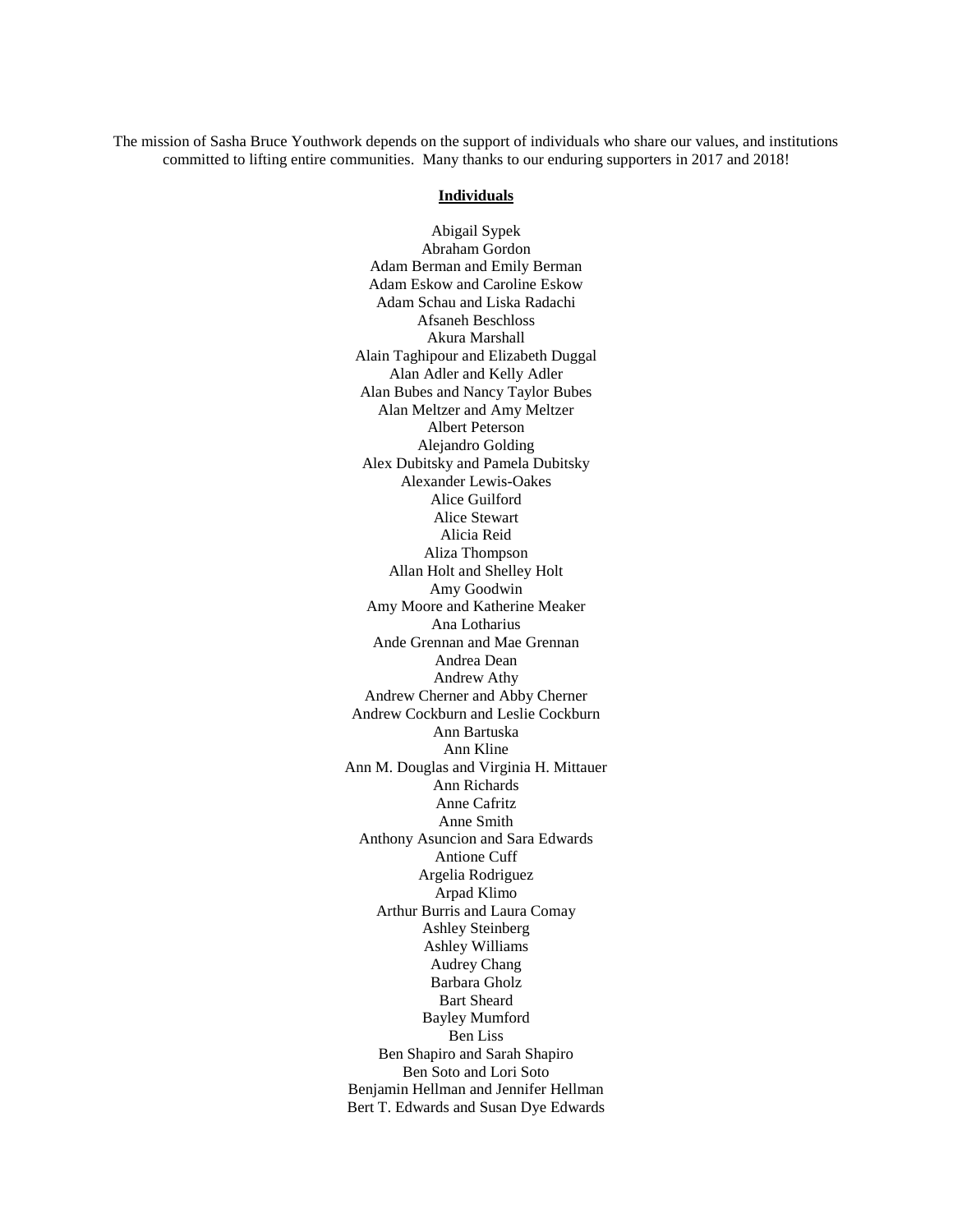Beth Newburger Schwartz Betty Ball Bob Seder and Deborah Harmon Bob Woodward and Elsa Walsh Boucie Addison and Mary S.A. Adams Bradley Buslik and Sophie Buslik Brenda Gruss Brent McIntosh and Laura McIntosh Brett McBride Brian Barlia and Joanne Barlia Brian Levenson and Robin Levenson Brian McKeon Bridget McHenry Britt Snider Bruce Becker Bruce Cohen and Mary Louise Cohen Buffy Cafritz Burkey Belser and Donna Greenfield Caitlin Garrigan-Nass Carl Wayne Smith and Claire Horan Smith Carol L. Schwartz Carolyn Peachey Caron Ward Casteen O'Neill Catherine Gibson Catherine Radachi Catherine Reynolds Catherine Winer Catherine Wyler Celine Healey Chantee L. Christian Charles B. Goldfarb Charles Both Cherry Goldblatt Chris Adams Chris Ourisman and Candace Ourisman Christin Marinelli Christine Kearsley Christophe Martel and Kathryn Martel Christopher Addison and Sylvia Ripley Claire Lucas Colin L. Powell Colin S. Helmer and Francisca Thomas Helmer Connie Way Gaston Constance Bruce and Thomas Bruce Crispus Gordon Dadi Akhavan and Farinaz Akhavan Dana Hyde Daniel Crocker Daniel Klein and Rosanne Skirble Daniel Korengold and Martha Dippell Daniel Melnick and Vijaya Melnick Daniel Ward Darien Wright Daryl Libow and Beth Libow David Brookshire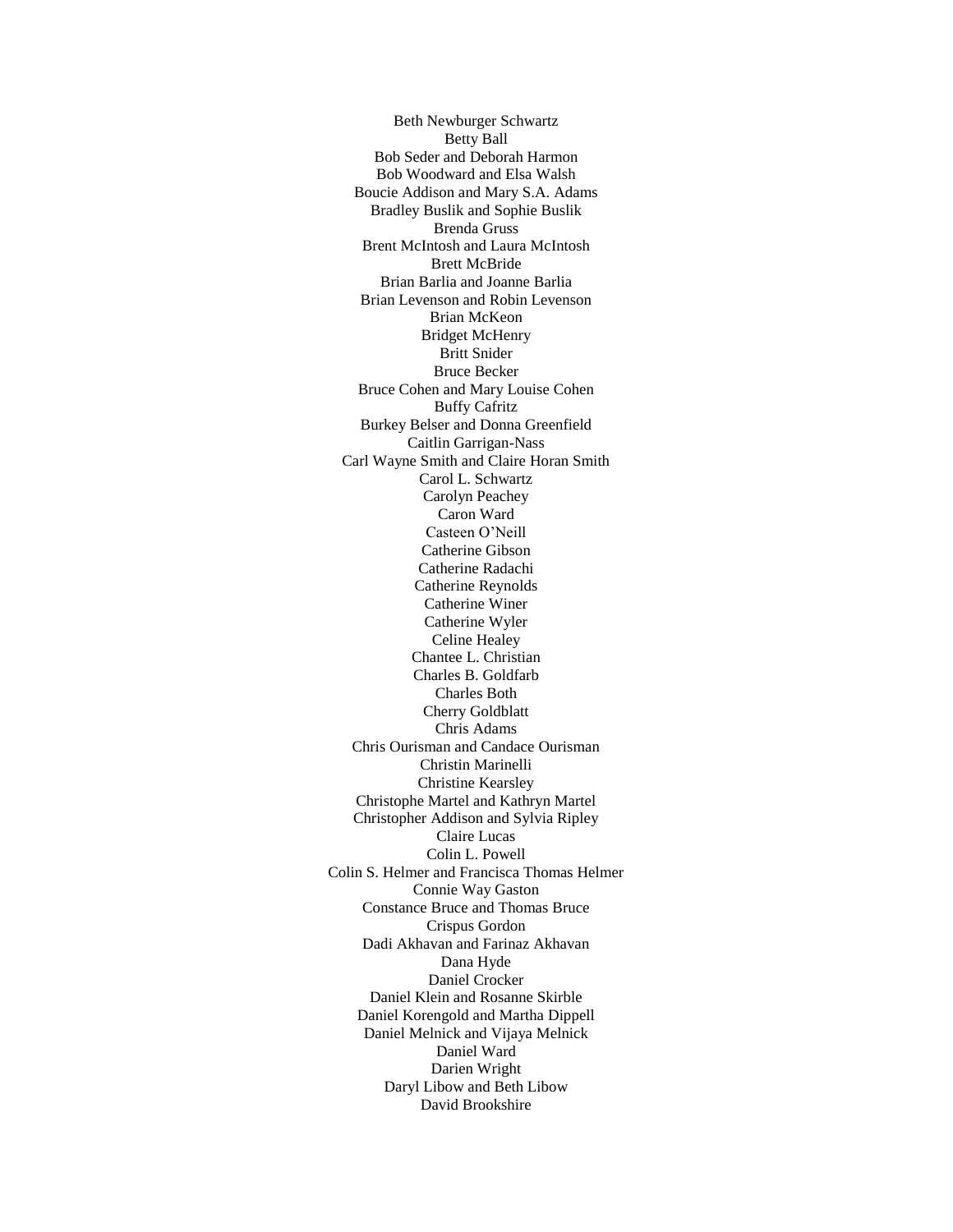David Carney and Michele Sumilas David Eppler and Resa Eppler David Huitema David Jackson David Jones David MacGillivray David Nammour David Nellis and Nycci Nellis David Tolson and Jamie Tolson Dawn Barton Deborah Coons Deborah Kelly Debra Dockser Delia Lang Denise Wilson Dexter Walker and Melissa Walker Diana Walker Dick Sauber and Pam Sauber Dipa Mehta Donald Auerbach Donna Katz Doris Stilwell Dorothy S. Gregory Douglas Brake Douglas G. Green and Kristen L. Mosbaek Drew Karr and Lindsay Karr Dwight L. Bush and Antoinette Bush Ed Cohen and Debra Cohen Edgar James and Katherine Kinsella Edgard F. Bertaut and Claartje R. Bertaut Edna Small Edouard Peloquin Edward A. Lefrak and Mary G. Lefrak Elaine Ross Elisabeth Porter Elizabeth Barbehenn Elizabeth Brody Elizabeth Koniusszkow Elizabeth Lourie Elizabeth Moore and Robert Moore Elizabeth Norton Elizabeth Schrayer Elizabeth Thompson Elizabeth Wilcox Ellen Bass Ellen Leander Ellen Maxwell Ellen McCann Emily Meyer Emmanuel Gonzalez-Revilla Emmie Roberts Eric Apple Eric Cole and Andrea Cole Eric Rome Ethan Gelber Eva Davis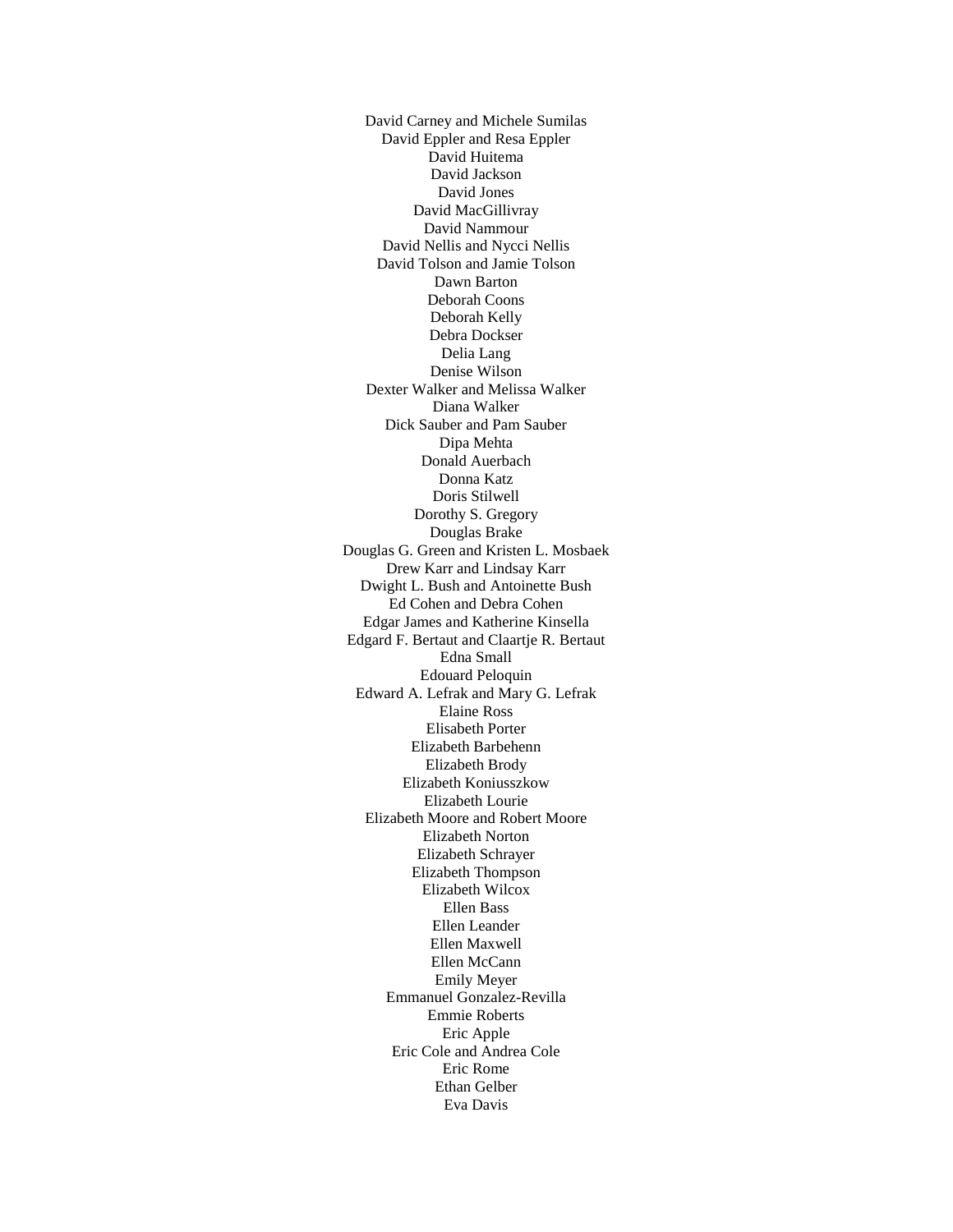Eva Temkin Evan Siegel and Dolores Siegel Fay Alexander Frank White, Jr. and Sylvia Davis Gabriel Cunningham Gabriela Grebski Gale Held Gary Berman and Carol Berman Gary J. Raymond Geoff Basik George Marcou and Karen Marcou George Stevens and Elizabeth Stevens George Vradenburg and Trish Vradenburg Georgiana Warner Gina Coburn Glen Cooper and Jackie Cooper Glenn Orloff Gloria Barnes Gabrielle Pritsker Grace Caddell Gregory Storrs Gretel James Gwendolyn Rodriguez and Paulette Willman Harold Rivkin Helen Stefan Henry Goldberg and Carol Brown Goldberg Honor Eldridge Horace Carpenter Horace Howells and Ivy Howells Howard Cohen and Hanna Cohen Howard Fineman Howard Woolley Hyesook Chung Ian Cameron and Susan Rice Idola Henry Gunn Ira A. Burnim J. Anderson Henson and Deborah Shore J.W. Kaempfer Jack Davies and Kay Kendall Jacob D. Press Jake Tarr and Carrington Tarr James S. Beck James B. Little James DuBeau James Kennedy James Lemert James Lemert James Meisel and Julia Dahlberg Jamesen Goodman Jan Taylor Jane Lewin Jane Rosenthal Cafritz Jason Deparle and Nancy-Anne Deparle Jay Bendesky and Margaret Bendesky Jean McPheeters Jeffrey Gutman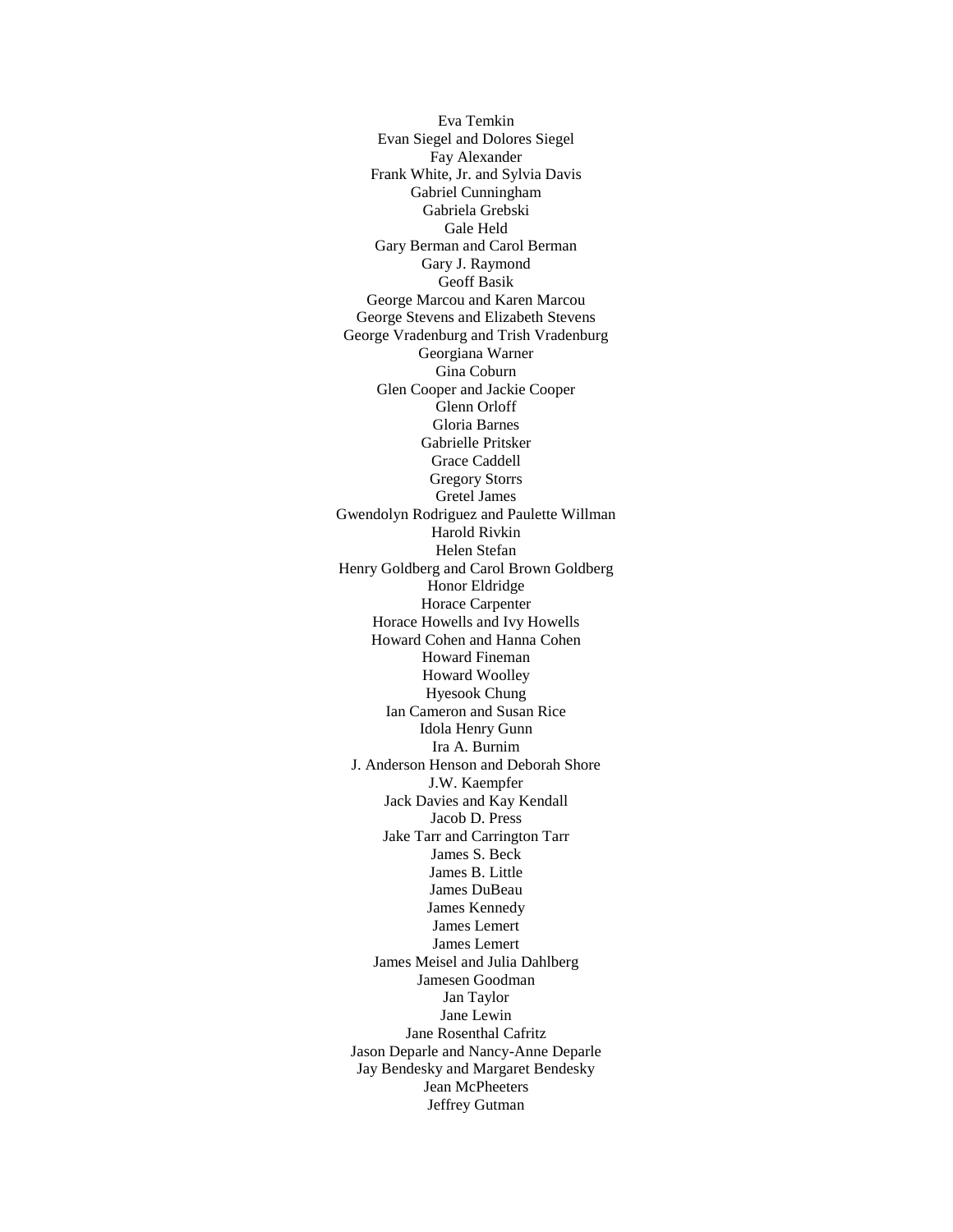Jeffrey Kovar Jeffrey Zients and Mary Zients Jen Just Jennifer Donohue Jerry Goldstein and Joan Goldstein Jessica Brooks Jessica Kehl Jim Domenick Jim Popkin and Robin Goldman Jim Rowe and Lisa Adams Joanne Dowdell Joanne Steimel Joe Moore Joel Saferstein and Amy Raskin John Boochever and Carol Boochever John Bowen John Crain and Shannon Ryan John Crook Honorable John Delaney and April Delaney John Fogarty and Jennie Fogarty John Kane John McCloskey and Lisa McCloskey John Peters Irelan John Sachs and Lynn Sachs John Shulman and Alison Shulman John Warner Jon Mervis Jonathan Dorst Jordan Von Lange Joseph Galli and Shelly Galli Josh Wachs Joshua Bernstein and Lisa Bernstein Jud Cairns and Janice Cairns Julie Buchanan Justine Handelman Kali Grosvenor Karen Sonneborn Kate Sheehy Katherine Bradley Katherine Hull Fliflet Katherine Langbein Kathleen Benson Kathleen Biden Kathleen Wilson Kathryn Hegwood Kathryn L. Stevens Kathryn Lurain Kathryn Piatt Keigh Hammond Keith Lemer and Stephanie Lemer Kelvin Coleman Ken Mittelholtz and Camille Mittelholtz Kenneth Gilbert Kenneth Samet and Stacy Samet Kenroy Dowers and Ivana Dowers Kevin Buchanan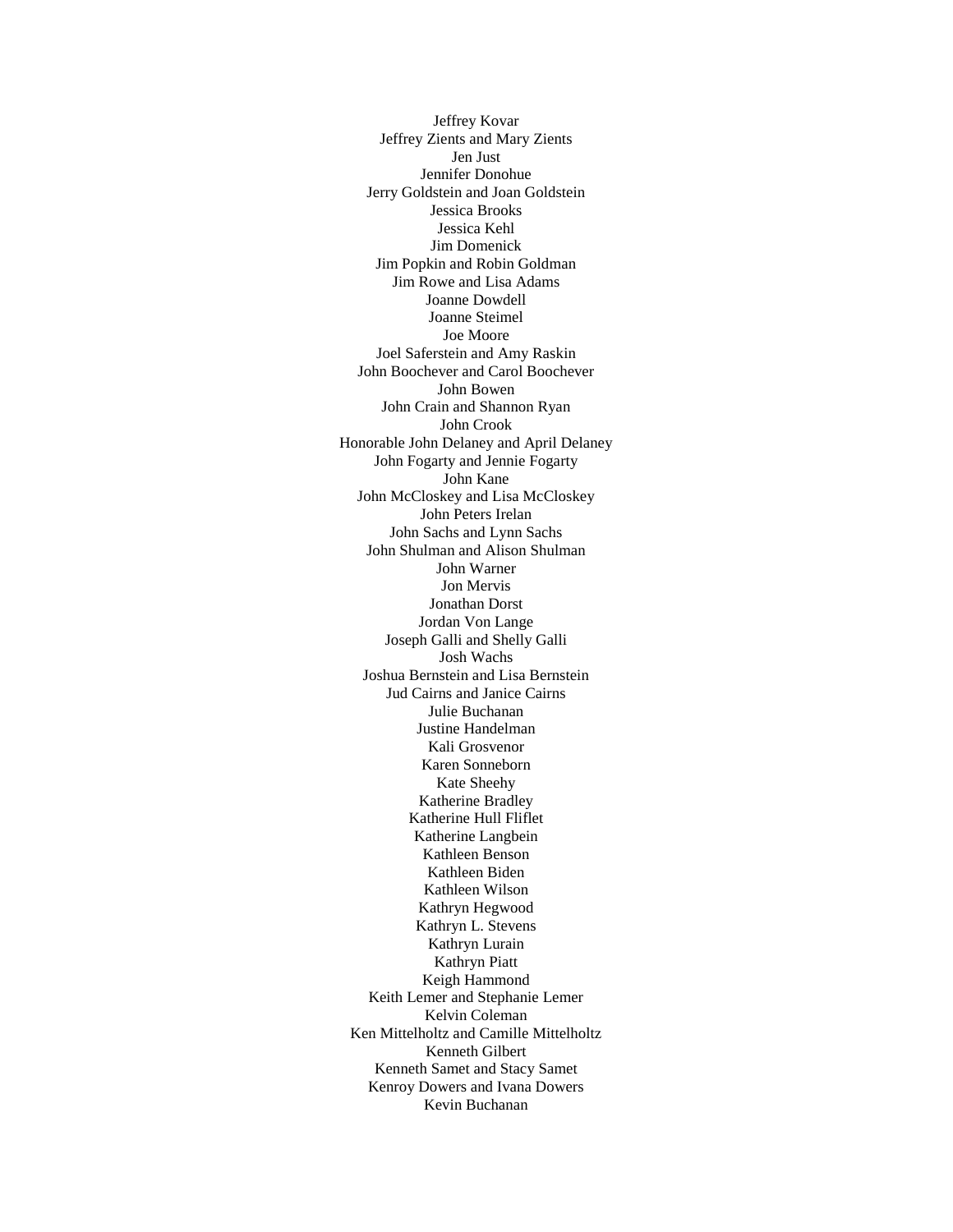Kimberly Forcier Kristin Shepard L.R. Davidson Larry Fullerton and Debra Willen LaToye Lewis Laura Fullerton Laura Livoy Laurel W. Glassman and Audrey Neff Lawrence C. Nussdorf and Melanie C. Nussdorf Lea Mesner Lecount R. Sr. Davis and Jewel W. Davis Lee Satterfield and Patrick Steel Lee Verstandig and Toni Verstandig Leo Blatch Leon Andris and Robyn Andris Les Carnegie and Theresa Carnegie Leslie Aldeman Leslie Brown Leslie Seeman Lili Forougahi Lily Vo Lisa Barber-Hannaway Lisa Beth Dale Lisa Smith Lorri Garcia-Cottrell Lou Aronson and Ami Aronson Louis Marmon Louis Swaby and Annette Swaby Louise Ellen Teitz Lynn Labieniec M.J. Kotler Madeeha Ashraf Malaika Scott Marc Duber and Nancy Duber Marc Lefkowitz and Elise Lefkowitz Marc Ross Marc Vun-Kannon and Stephanie Vun-Kannon Margaret Upshaw and Amy Upshaw Maria Abrica Mariana Cotlear Marie Hamill Marie W. Ridder Mark Ball and Patience Ball Mark D. Whitener and Sarah F. Whitener Mark Radachi Mark Willen Mary Catherine Malin Mary Conoway Mary Didier Mary E. Goulet Mary Hennessey Mary Macatee Mary Mottershead Mary Starke Patterson Meyer Mary Stegmaier Mary Walker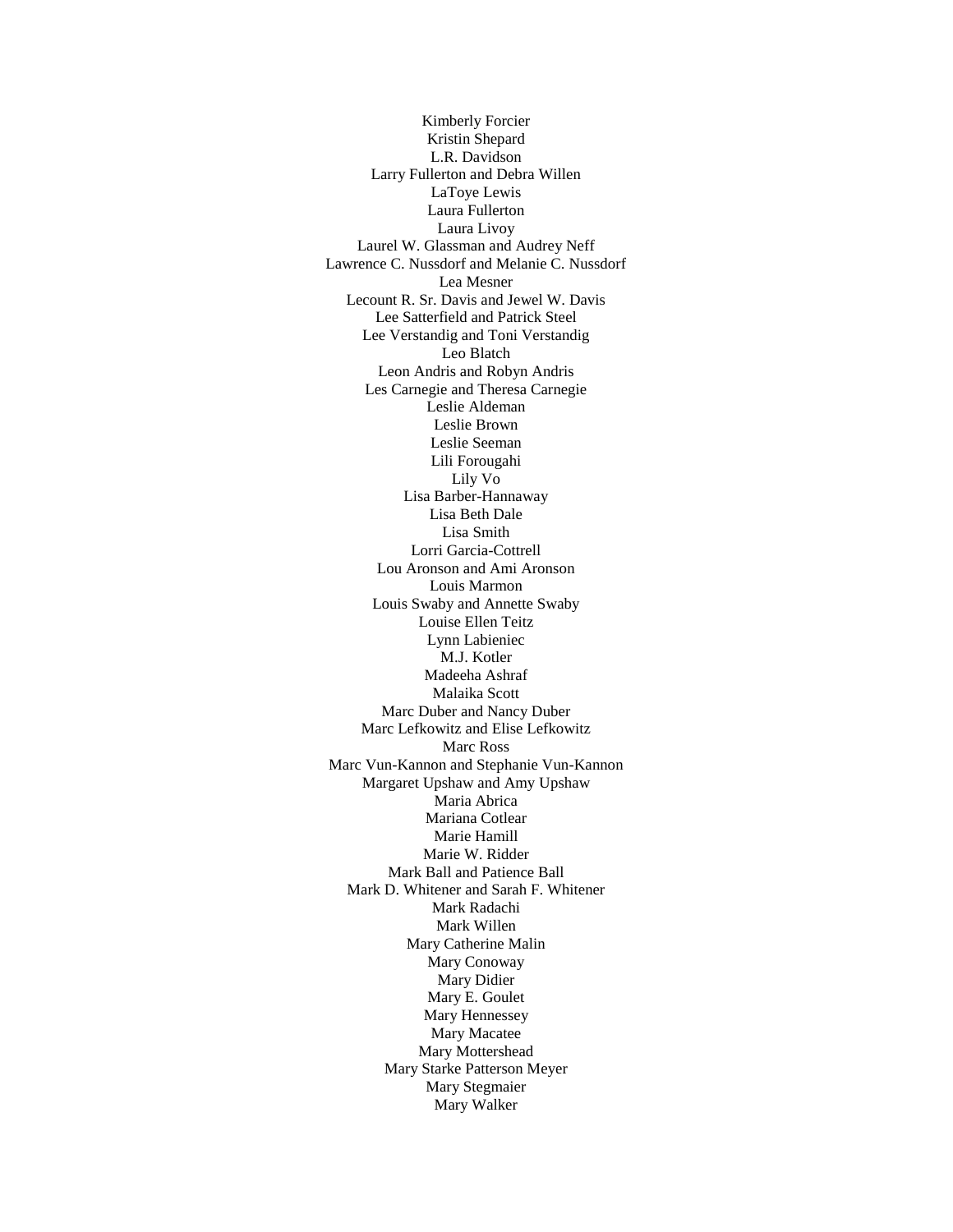Matee Kowl Matthew Morton and Xuan Trang Morton Maureen Orth and Christina Orth Maurice J. Kurland Maximilian van Praag Megan Doherty Megan Fowler Michael Coyne and Victoria Merlo Michael Cymerman and Meredith Cymerman Michael Davis and Kristin Davis Michael Galvin and Elizabeth Galvin Michael L. Cantor and Jenny Springer Michael Leopold Michael Mandel and Sherry Haber Michael Mazer and Hannah Mazer Michael McCurry Michael Winer and Carol Winer Michele Franchett Michelle Karl and Dian Wrinkle Michelle Krisel Mikala Martin Mimi Conway Mindy Strelitz Miriam Moore Mitchell Goldstein Mitchell Schear Monica Hempton Moriah Baxevane-Connell Morton Bender and Grace Bender Murry Gunty and Lisa Gunty Nancy C McGuire Nancy Chockley Naomi Basik Treanor Natasha Cavanaugh Neil Campbell Nelson Davis, Sr. Nicholas Cafritz and Jane Rosenthal Cafritz Nicholas Carosi, III Nicholas Zabriskie Nicole Aga Nicole Elkon Nora Toiv Osel Calvert P Schaible Paige McKenzie Pam Feinstein Pamela Weiss Paul D. Nelson and Martha F. Nelson Paul Kalb and Susan Ascher Paul Kiernan Peggy Cooper Cafritz Peter Anthony and Michelle Pablo Peter B. Edelman Peter Guthrie Peter High Peter Kobylarek and Julie Kobylarek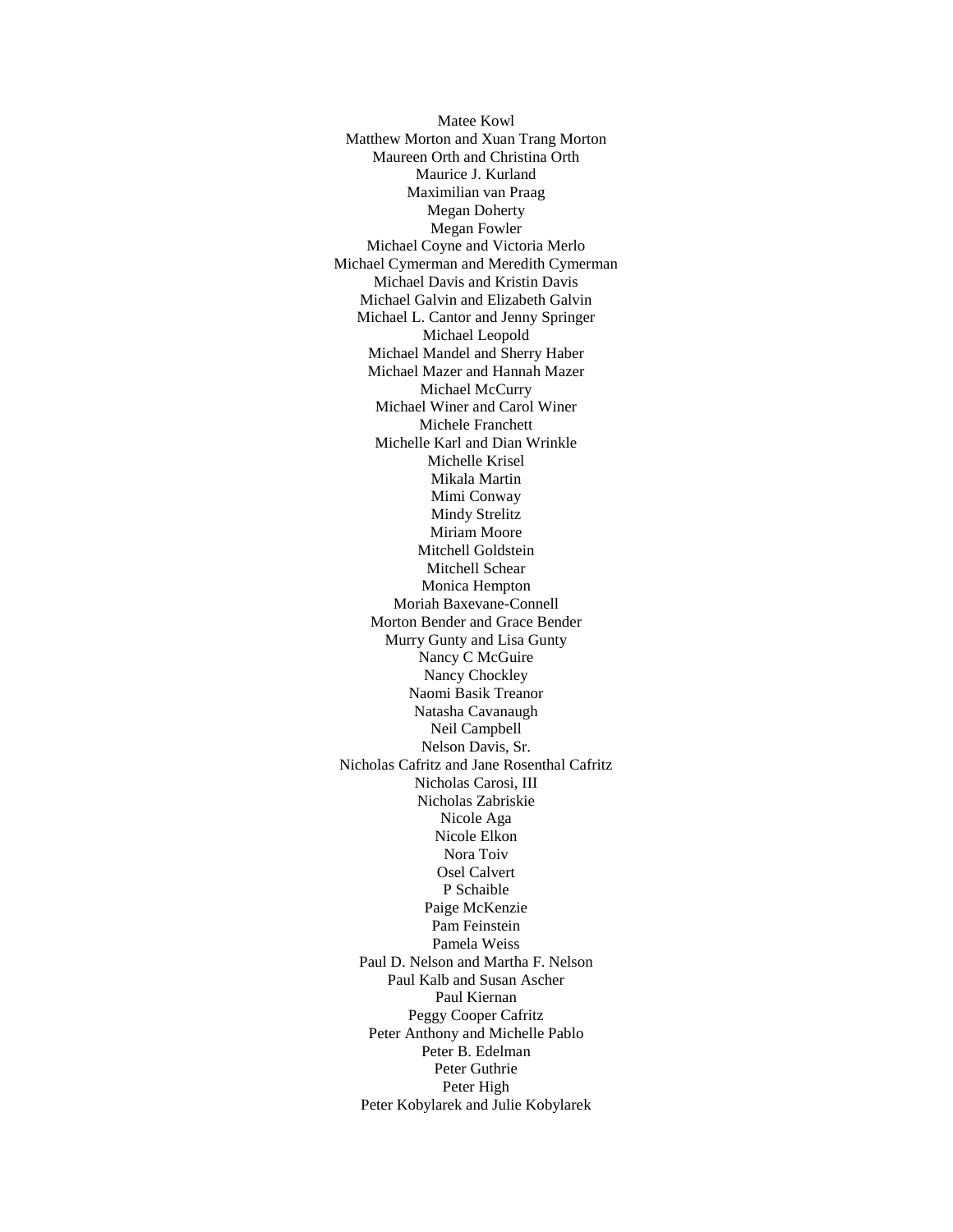Peter Kovler and Judy Lansing Kovler Peter Trooboff and Rhoda Trooboff Phillicia Nelson Phillis Riley Phyllis T. Schwartz Rachel Meyerson Rachelle Millison Rafaela P. Richardson Rajiv Dhar Randall McCathren and Alyson McCathren Randall Taussig Rashann Duvall Rebecca Staple Rhoda Kraft Cutler Richard A. Green Richard Bergemann, Jr. and Christy Bergemann Richard Morrissey and Judith Morrissey Richard Waldhorn and Jamie Gorelick Richard Youle Robert Brewer Robert E. Becker and Deborah J. Becker Robert G. Hisaoka Robert Granader and Jill Granader Robert Greene Robert Haft and Mary Haft Robert Osborne Robert Rosenblatt and Faye S Rosenblatt Robert Stewart and Katheryn Stewart Roger Crain and Mary Crain Roger Stone and Florence Stone Rogeria L. Westbrooks Romy Silverstein Rona Kelner Ronald Paul Rosanne Bray Rosette Roat-Malone Ross Eisenman Ross Wakeman Rudy Uberman and Susan Uberman Ryan Drant and Charis Drant Sam Bays and Katie Bays Sam Clark Sam Davidoff and Amanda Davidoff Sam Woodall and Marie Woodall Samira Woodings Samuel Buffone and Susan Buffone Samuel Martinez and Nicole Martinez Samuel Ressin Samuel Witten Sandy Ain and Miriam Ain Sanford Parnes and Lydia Parnes Sara O'Keefe Sarah Brandel Sarah Buffone Sarah Lovett Sarah Schaffer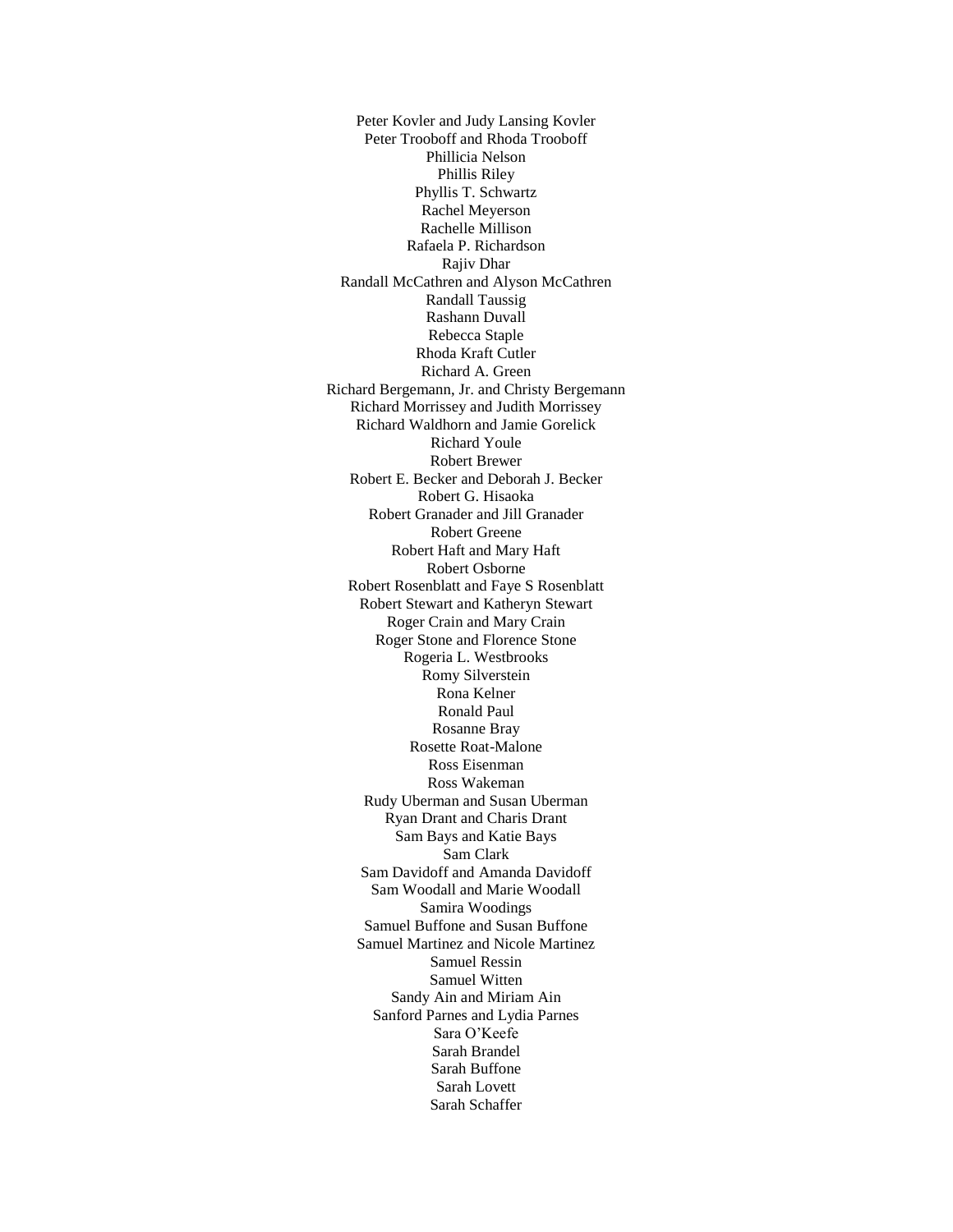Scott Eshom Scott Hefter and Anne Hefter Severina Mladenova Shauna Steele Shaunda Patterson-Strachan Sheldon Harris Shelley Tomkin Sheryl Wilkerson Stefanie Johnson Stephanie Lilley Stephen Hills and Joslyn Flynn Hills Stephen Kohn and Leslie Rose Steve Kay and Ellen Kay Steve Rice and Marla Rice Steven A. Lerman and Charla H. Lerman Steven Schram Honorable Stuart A. Bernstein and Wilma Bernstein Suellen Estrin Susan Caulfield Susan Cottrell Susan Gander Susan Glor Scheib Susan Wexler Mazzoni Sylvia Horwitz Talbot Mack Taprina Jackson Teresa Hoffman The Bernstein Companies The Van Metre Family Foundation, Inc. Theodore T. Belazis and Jane C. Lewis Thierry Chassaing and Tatjana Chassaing Thomas A. Lavalla Thomas Alder Thomas Alder Thomas Hampton and Karen Hampton Thomas McCoy and Sandra Smith-McCoy Thomas Paese Thomas Papadopoulos Tim Gentry and Jessica Hill Timothy Hulley Timothy Sullivan and Mary Sullivan Tina L. Fletcher Todd Davenport and Abigail Davenport Todd Dorrien and Sue Gander Tom Baltimore and Hillary Baltimore Tom Forrest Tom Monahan and Sharon Marcil Tracy Bernstein and Adam Bernstein Valerie Jarrett Vernon E. Jordan and Ann Dibble Jordan Victor Tolkan and Julia Tolkan Victoria R. Cordova Virginia A. Mahoney Virginia Orr W. Dean Smith and Bobbi Smith Waldo G. McMillan